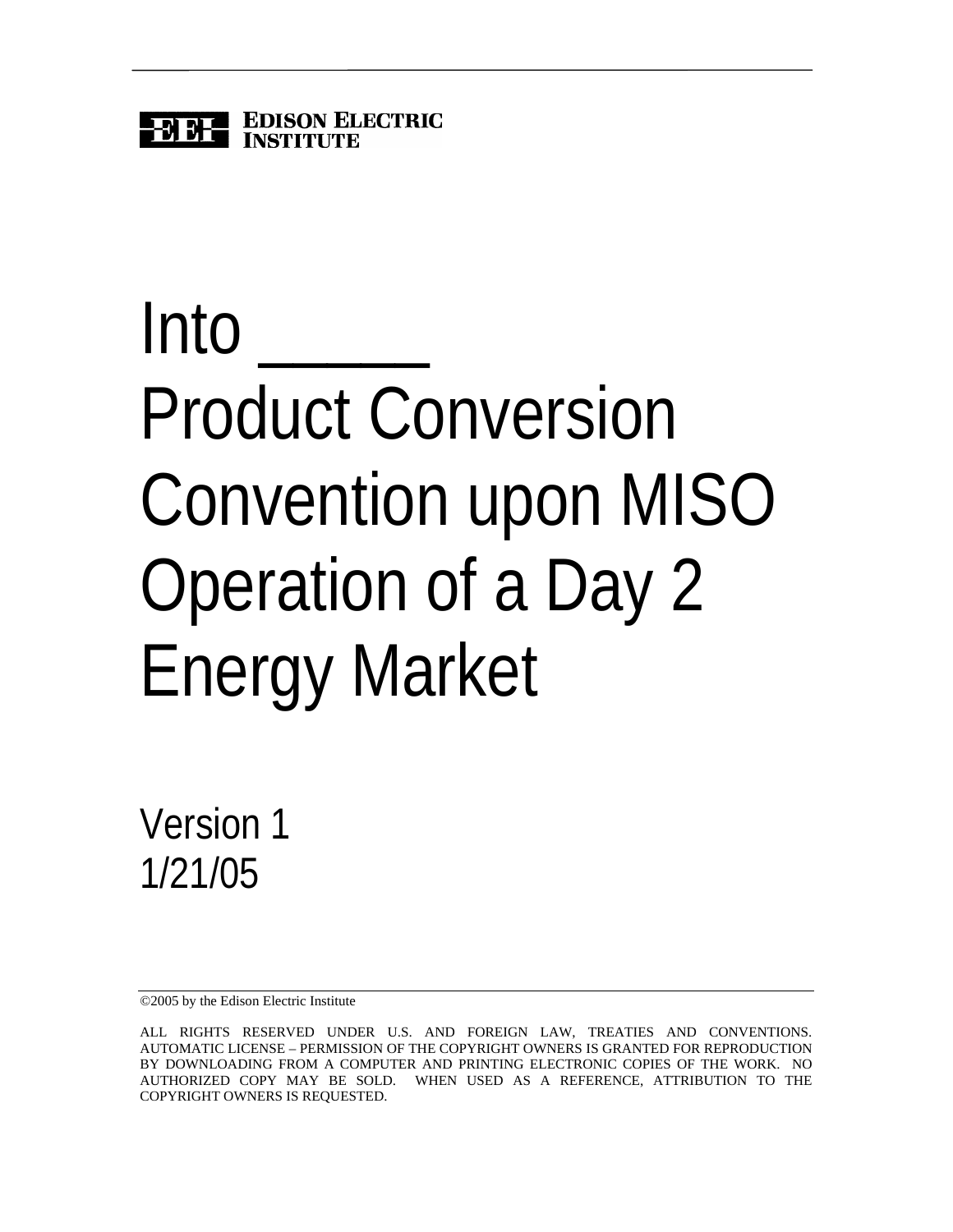# **PRINCIPLE CONSIDERATIONS RELATED TO A CONVERSION CONVENTION FOR AN "***INTO [Receiving Transmission Provider], Seller's Daily Choice"* **PRODUCT upon MISO operation of a Day 2 Energy Market.**

The Federal Energy Regulatory Commission (FERC) in Electricity Market Design and Structure; Docket No. RM01-12-000; 97 FERC ¶ 61, 146; issued an "Order Providing Guidance On Continued Processing Of RTO Filings" (Issued November 7, 2001) providing that FERC has "endeavored for several years to create regional transmission organizations (RTOs) to capture the benefits and efficiencies of a competitive power marketplace for the nation's electricity customers." As part of this transition to an RTO, the Midwest ISO currently is working towards completion of its Midwest Market Implementation effort to implement a "Day 2" wholesale Energy market in the Midwest. It is the desire of the below signatories to bring about some common understanding as to guiding principles that will assist in the interpretation of existing Products. Specifically, with the commencement of the Midwest ISO ("MISO") to operate structured Energy Markets within the Transmission Provider region of MISO ("MISO Day 2"), many market participants that have Transactions for an "Into '[Receiving Transmission Provider]', Seller's Daily Choice" product ("Into Product") as defined in the EEI/NEMA Power Purchase And Sale Master Agreement, version 2.1 (modified 4/25/00) ("Master Agreement") and that have transactions under other agreements that reference an Into Product with Receiving Transmission Provider of a MISO control area, have met to discuss the effect of the implementation of MISO Day 2 on rights, duties and commercial risks of these transactions following the effective date of such implementation. As a result of these discussions, certain general principles have been conceptually advanced to ensure a smooth transition to MISO Day 2 and promote continued liquidity of wholesale trading for the MISO control areas based around MISO defined hubs

In addressing the transition to the regional transmission markets, the following "Guiding Principles" are recommended to assist all market participants:

- 1. The formation of RTO/ISOs does not affect the legality, enforceability or binding nature of the existing Into Product Transaction.
- 2. The formation of RTO/ISOs affects the transmission-related obligations of the parties.
- 3. The rights, responsibilities and existing risk allocation as between Buyers and Sellers of the Into Product prior to RTO/ISO formation should be maintained to the extent feasible within the RTO/ISO structure.
- 4. The interpretation of the existing product under the RTO/ISO should result in the same market function as the existing product in such a manner as to maintain and promote liquidity, fungibility, simplicity and an unambiguous trading location.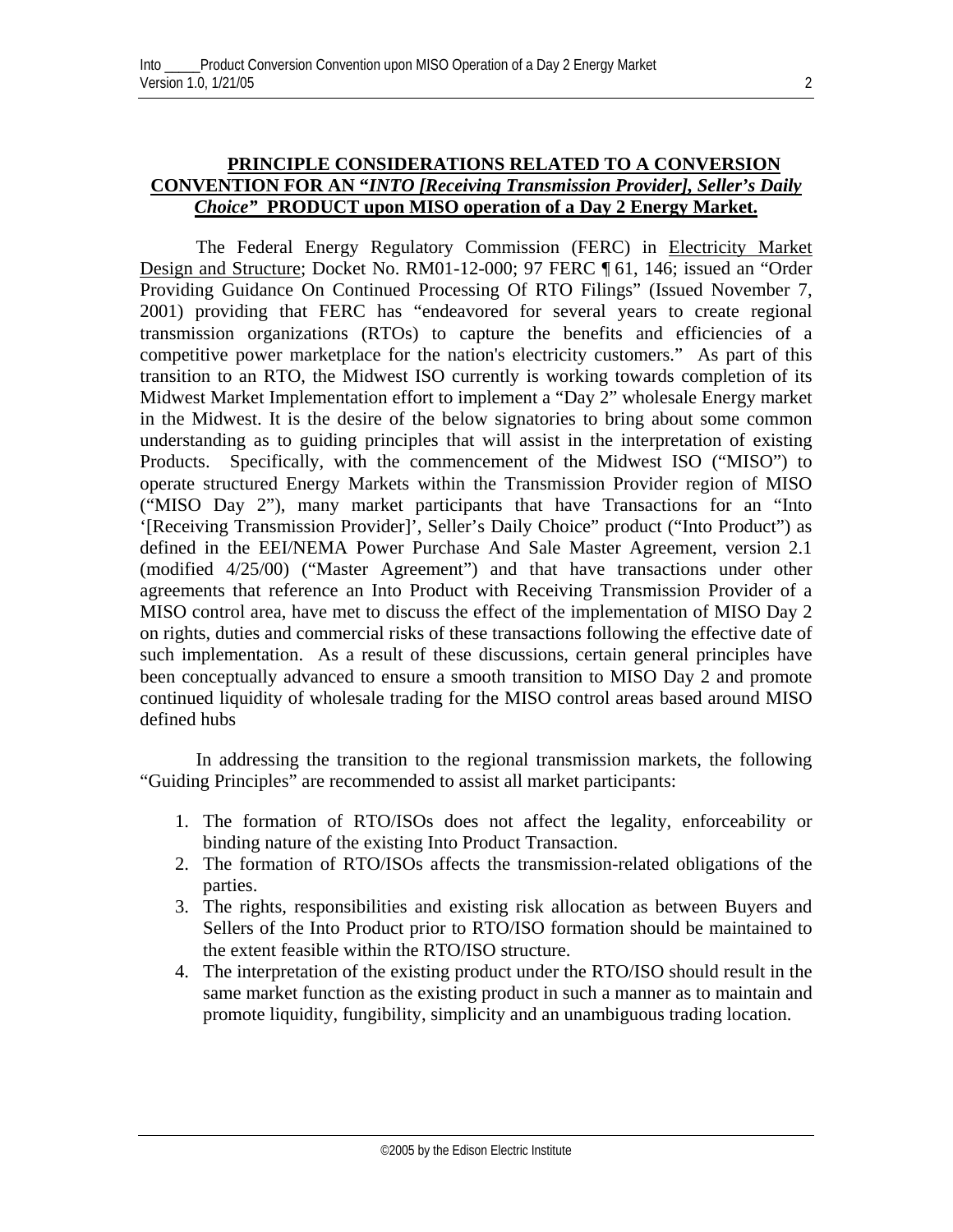# **ELEMENTS OF A CONVERSION CONVENTION FOR AN "***INTO Receiving Transmission Provider, Seller's Daily Choice"* **PRODUCT upon MISO operation of a Day 2 Energy Market.**

## **Definitions**

"CPNode" means a Commercial Pricing Node as such term is defined by the MISO Energy Markets Tariff. A CPNode can include but is not limited to a particular Hub, Load Zone or Generation CPNode, as these terms are defined by the MISO Energy Markets Tariff.

"Fixed Delivery Point" means a CPNode.

"Into ['Receiving Transmission Provider'], Seller's Daily Choice" means for such Transactions under the Master Agreement that, in accordance with the provisions set forth below, as of the Transition Effective Date, the parties to such Transactions shall perform in accordance with the following terms:

- (1) The "Into '["Receiving Transmission Provider"] shall be converted into a MISO Transition Product. Seller and Buyer agree to modify the Delivery Point for "Into '['Receiving Transmission Provider'], Seller's Daily Choice" Transactions between the Parties from "Into ['Receiving Transmission Provider'], Seller's Daily Choice" to the Fixed Delivery Point agreed to by Buyer and Seller, such as MISO CIN Hub.
- (2) Seller and Buyer may agree to a conversion price (the "Conversion Price") in consideration for the agreement of Seller to deliver and Buyer to receive the Quantity at the Fixed Delivery Point.
- (3) Title to the Quantity shall pass from Seller to Buyer at the Fixed Delivery Point.
- (4) Buyer's obligation to receive and pay for the Quantity is fulfilled by providing to Seller the Contract Price and the Conversion Price payable by Buyer, if any, and taking title at Fixed Delivery Point for the agreed upon Delivery Period. Seller shall bear all costs, congestion, and transmission losses to the Fixed Delivery Point and pay the Conversion Price, if any. Seller's performance is complete and title is transferred to Buyer when this MISO Transition Product is delivered to the Fixed Delivery Point.
- (5) Buyer assumes all risks associated with the transmission away from the Fixed Delivery Point and Seller makes no representation that the Energy purchased can be moved from the Fixed Delivery Point and Seller has no liability if Buyer is unable to move the Energy from the Fixed Delivery Point for any reason. Buyer shall bear all costs, congestion, and transmission losses from the Fixed Delivery Point to Buyer's ultimate sink, or any subsequent Delivery Point.
- (6) Seller and Buyer agree to modify, if necessary, the time zone for all affected Off-Peak Energy Delivery Hours to Eastern Standard Time for all "Into ['Receiving Transmission Provider'], Seller's Daily Choice" Transactions between the Parties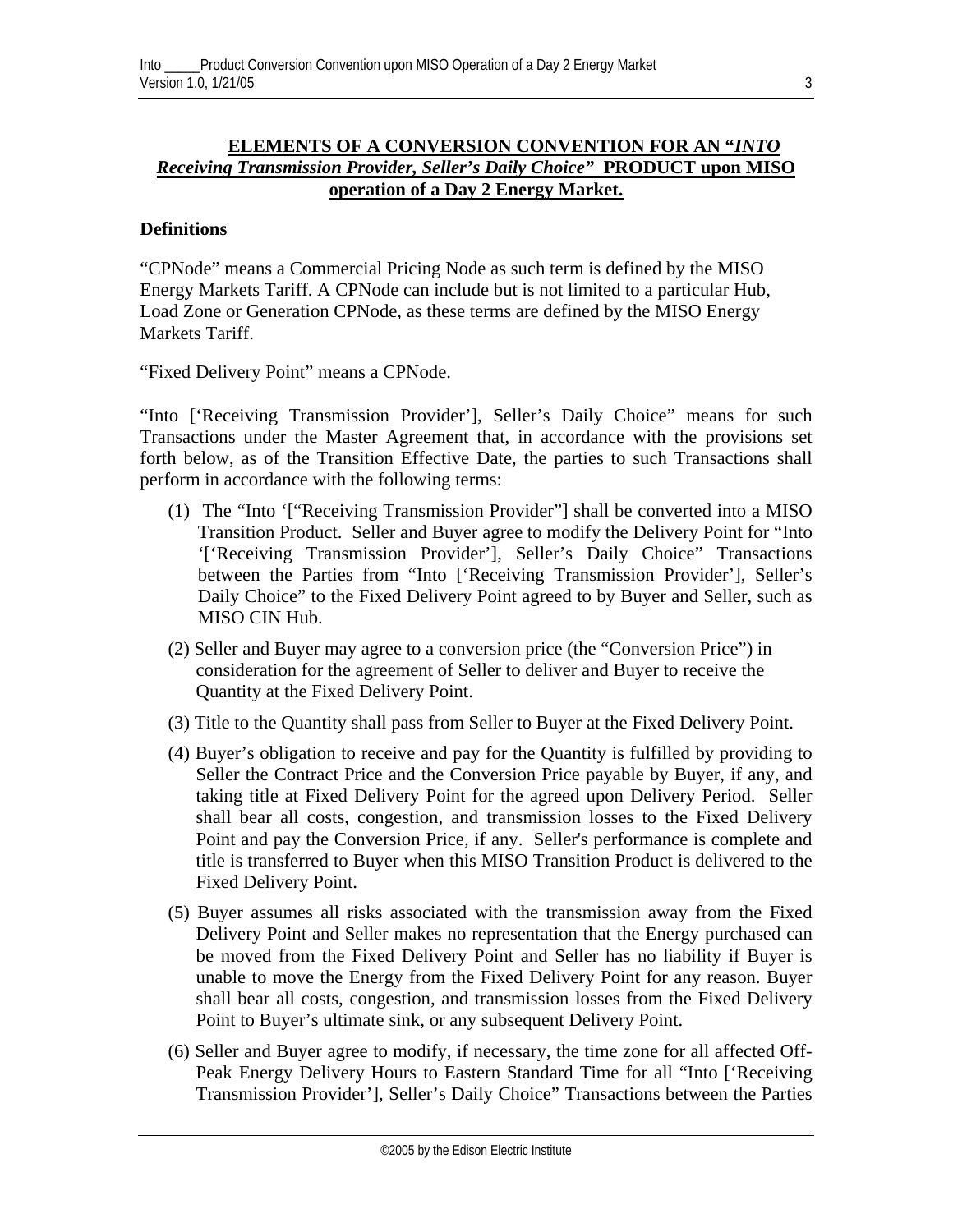to reflect the new MISO Transition Product. For the purposes ofthe MISO Transition Product, Off Peak Energy Delivery Hours shall be defined as (i) all hours Saturday, Sunday and NERC holidays and (ii) all non-NERC holiday hours Monday through Friday that are not hours ending 0800-2300 eastern prevailing time ("EPT") or hours ending 0700-2200 central prevailing time ("CPT").

(7) Seller and Buyer agree to schedule and/or settle all MISO Transition Products through the Real-Time Energy Marketing in the MISO market system under MISO Rules.

"MISO" means the Midwest ISO, its successors or assigns,

"MISO Cinergy Hub or "CIN Hub" means the aggregated CPNodes defined by MISO as the MISO Cinergy Hub which consist of specific load, interface, and generation nodes currently set forth in the Hub Definitions Oct04.xls at: [http://www.midwestmarket.org/Documents/Education%20Material/General%20Guides/T](http://www.midwestmarket.org/Documents/Education Material/General Guides/Trading Hubs/Hub_Definitions_Oct04.xls) [rading%20Hubs/Hub\\_Definitions\\_Oct04.xls](http://www.midwestmarket.org/Documents/Education Material/General Guides/Trading Hubs/Hub_Definitions_Oct04.xls)

"MISO Illinois Hub" or "ILL Hub" means the aggregated CPNode defined by MISO as the MISO Illinois Hub which consist of specific load, interface, and generation nodes currently set forth in the Hub Definitions Oct04.xls at: [http://www.midwestmarket.org/Documents/Education%20Material/General%20Guides/T](http://www.midwestmarket.org/Documents/Education Material/General Guides/Trading Hubs/Hub_Definitions_Oct04.xls) [rading%20Hubs/Hub\\_Definitions\\_Oct04.xls](http://www.midwestmarket.org/Documents/Education Material/General Guides/Trading Hubs/Hub_Definitions_Oct04.xls)

"MISO Michigan Hub" or "MICH Hub" means the aggregated CPNode defined by MISO as the MISO Michigan Hub which consist of specific load, interface, and generation nodes currently set forth in the Hub Definitions Oct04.xls at: [http://www.midwestmarket.org/Documents/Education%20Material/General%20Guides/T](http://www.midwestmarket.org/Documents/Education Material/General Guides/Trading Hubs/Hub_Definitions_Oct04.xls) [rading%20Hubs/Hub\\_Definitions\\_Oct04.xls](http://www.midwestmarket.org/Documents/Education Material/General Guides/Trading Hubs/Hub_Definitions_Oct04.xls)

"MISO Rules" means the Open Access Transmission Tariff of MISO as maintained on file with the Federal Energy Regulatory Commission as the same may be amended or supplemented from time to time, the MISO Energy Markets Tariff as maintained on file with the Federal Energy Regulatory Commission as it may be amended from time to time (or any document replacing it as to the relevant provisions), and the other MISO rules and regulations in effect from time to time.

"MISO Transition Product" means the former "Into Product" which Seller has agreed to sell and Buyer has agreed to purchase, and which Product shall be converted to Firm (LD) as such Product is defined by the Master Agreement and set forth herein during the Transition Period.

"Transition Effective Date" means the commencement date of MISO Day 2 Energy Markets.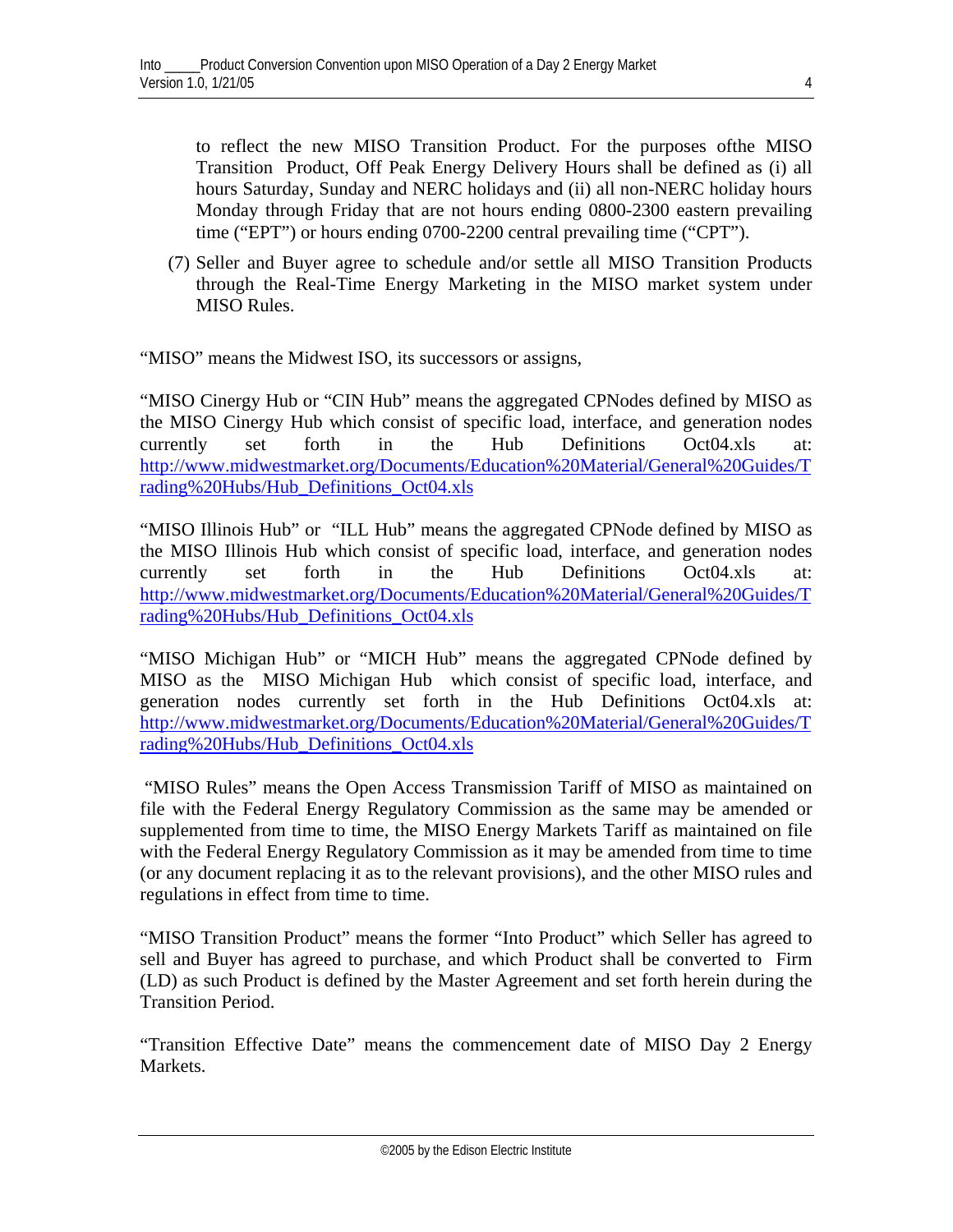"Transition Period" shall mean, with respect to all "Into Product" Transactions, the period beginning on the Transition Effective Date and concluding at the end of the respective Delivery Periods of such "Into Product" Transactions.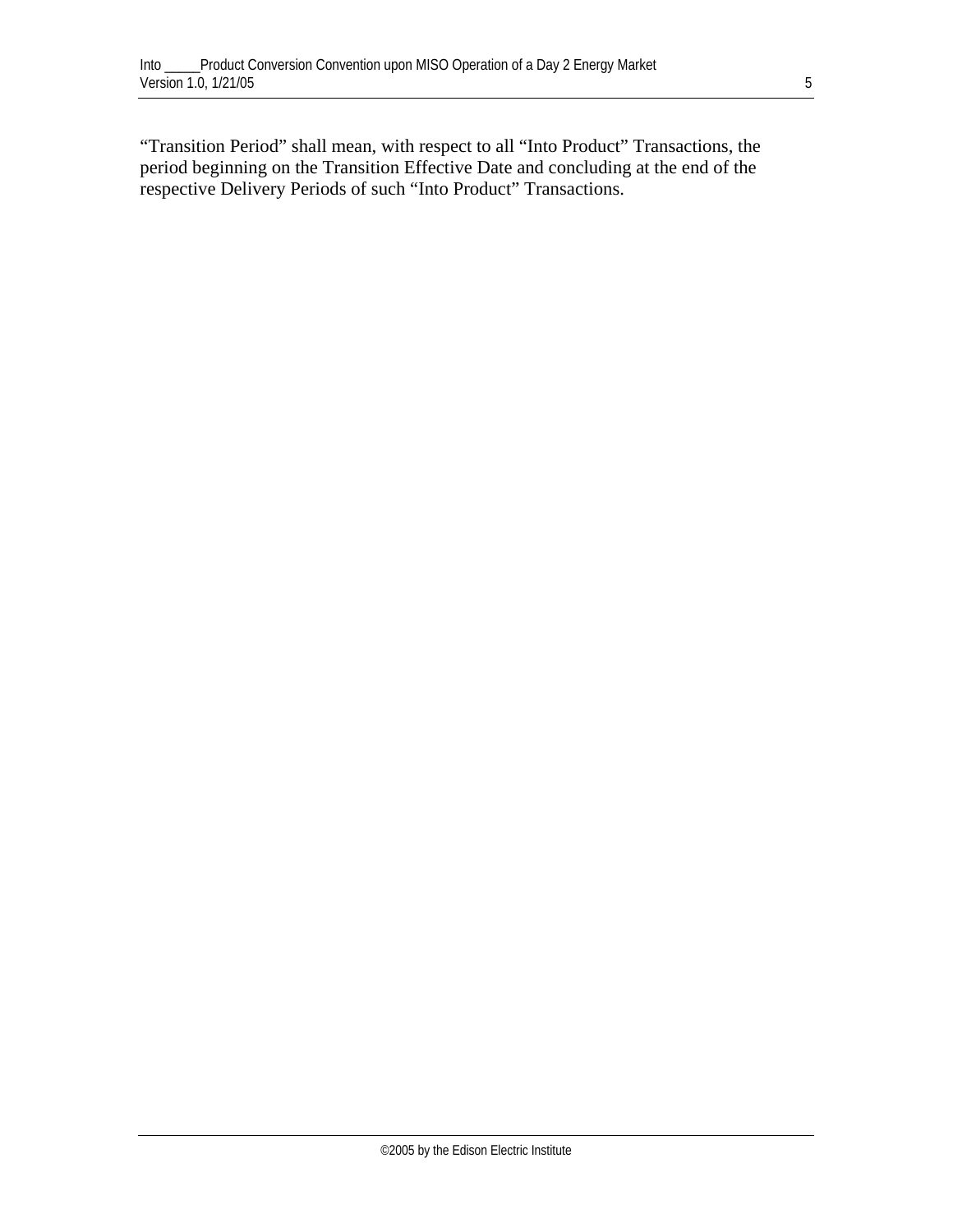### **AMENDMENT AGREEMENT ADOPTING THE CONVERSION CONVENTION FOR AN INTO \_\_\_\_\_\_\_ ("\_\_\_\_") PRODUCT**

This Amendment Agreement (this "Amendment") is made this \_\_\_ day of \_\_\_\_ 200\_, by and between [Party A] a \_\_\_\_\_\_\_\_\_\_\_\_\_ [entity type] ("\_\_\_\_\_\_"), and [Party B], a \_\_\_\_\_\_\_\_\_\_\_\_\_\_ [entity type]  $($ "

#### **BACKGROUND**

**WHEREAS**, [Party A] and [Party B] are parties to that certain EEI/NEMA Master Power Purchase and Sale Agreement dated as of \_\_\_\_\_\_\_\_\_\_\_\_, 200\_, (the "Master Agreement"); and

**WHEREAS**, the Midwest ISO ("MISO") commencement and operation of structured Energy Markets ("MISO Day 2"), is likely to alter the rights, duties and commercial risks of pre-existing transactions for an "Into ['Receiving Transmission Provider'], Seller's Daily Choice" product as defined in the Master Agreement; and

**WHEREAS**, the Edison Electric Institute ("EEI") has published a "Conversion Convention For An Into **Product upon MISO Operation of a Day 2 Energy Market**" on its website [\(www.eei.org\)](http://www.eei.org/) dated 1/21/04 (the "Conversion Convention") which enables parties to amend the Master Agreement to confirm their intentions with respect to certain matters arising in connection with the impact of MISO Day 2 on the "Into ['Receiving Transmission Provider'], Seller's Daily Choice" product; and

**WHEREAS**, the parties desire to amend the Master Agreement to adopt the Conversion Convention.

**NOW, THEREFORE**, for the above reasons, in consideration of the mutual covenants herein, and for other good and valuable consideration, the receipt and sufficiency of which is hereby acknowledged, the parties hereto agree as follows:

1. Adoption. The Parties agree that on the date that MISO commences operation of the MISO Day 2 Energy Market ( the "Effective Date") the definitions and provisions contained in the Conversion Convention, are incorporated into and applied to the Master Agreement. References in those definitions and provisions to the Master Agreement will be deemed to be references to this Amendment.

2. Delivery Point. The Parties agree that the Fixed Delivery Point(s) for the Into \_\_\_\_\_\_ Transactions between them shall be as set forth in Schedule A, which is attached hereto and incorporated herein for all purposes.

3. Conversion Price. The Parties agree that the Conversion Price, if any, shall be as set forth in Schedule A hereto.

4. Voidability. Neither MISO operation of a MISO Day 2 Energy Market nor the execution and delivery of this Amendment by the parties shall operate to void, terminate or cancel any Transaction entered into between parties, nor shall the execution and delivery of this Amendment be deemed to impair the performance by either party under the Master Agreement.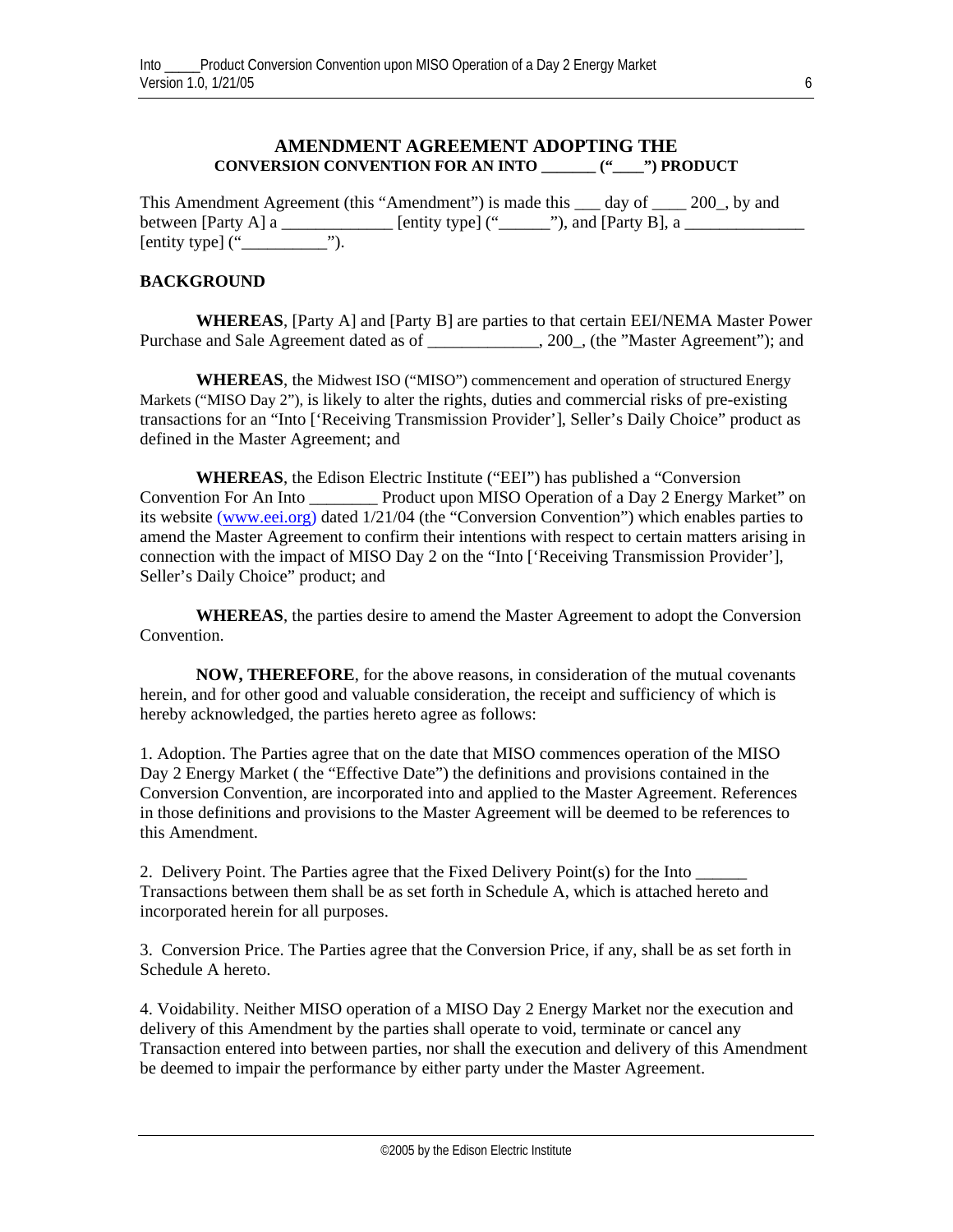5. Governing Law. THIS AMENDMENT AND THE RIGHTS AND DUTIES OF THE PARTIES HEREUNDER SHALL BE GOVERNED BY AND CONSTRUED, ENFORCED AND PERFORMED IN ACCORDANCE WITH THE LAWS OF THE STATE DESIGNATED IN THE MASTER AGREEMENT, WITHOUT REGARD TO PRINCIPLES OF CONFLICTS OF LAW. EACH PARTY WAIVES ITS RESPECTIVE RIGHT TO ANY JURY TRIAL WITH RESPECT TO ANY LITIGATION ARISING UNDER OR IN CONNECTION WITH THIS AMENDMENT

6. Waiver. Any parties' failure to enforce strictly any provisions of this Amendment shall not be construed as a waiver thereof, or as excusing either party from future performance. Any waiver, to be effective, must be in writing and signed by the party against whom it is sought to be enforced.

7. Successors and Assigns. This Amendment shall inure to the benefit of, and be binding upon, the successors and assigns of the respective parties hereto.

8. Counterparts. This Amendment may be executed in any number of counterparts and by each party on a separate counterpart or counterparts, each of which when so executed and delivered shall be deemed an original and all of which taken together shall constitute but one and the same instrument.

IN WITNESS WHEREOF, the parties have executed this Amendment as of the date first written above.

| [Party A] | [Party B] |
|-----------|-----------|
| By:       | Bv:       |
| Name:     | Name:     |
| Title:    | Title:    |